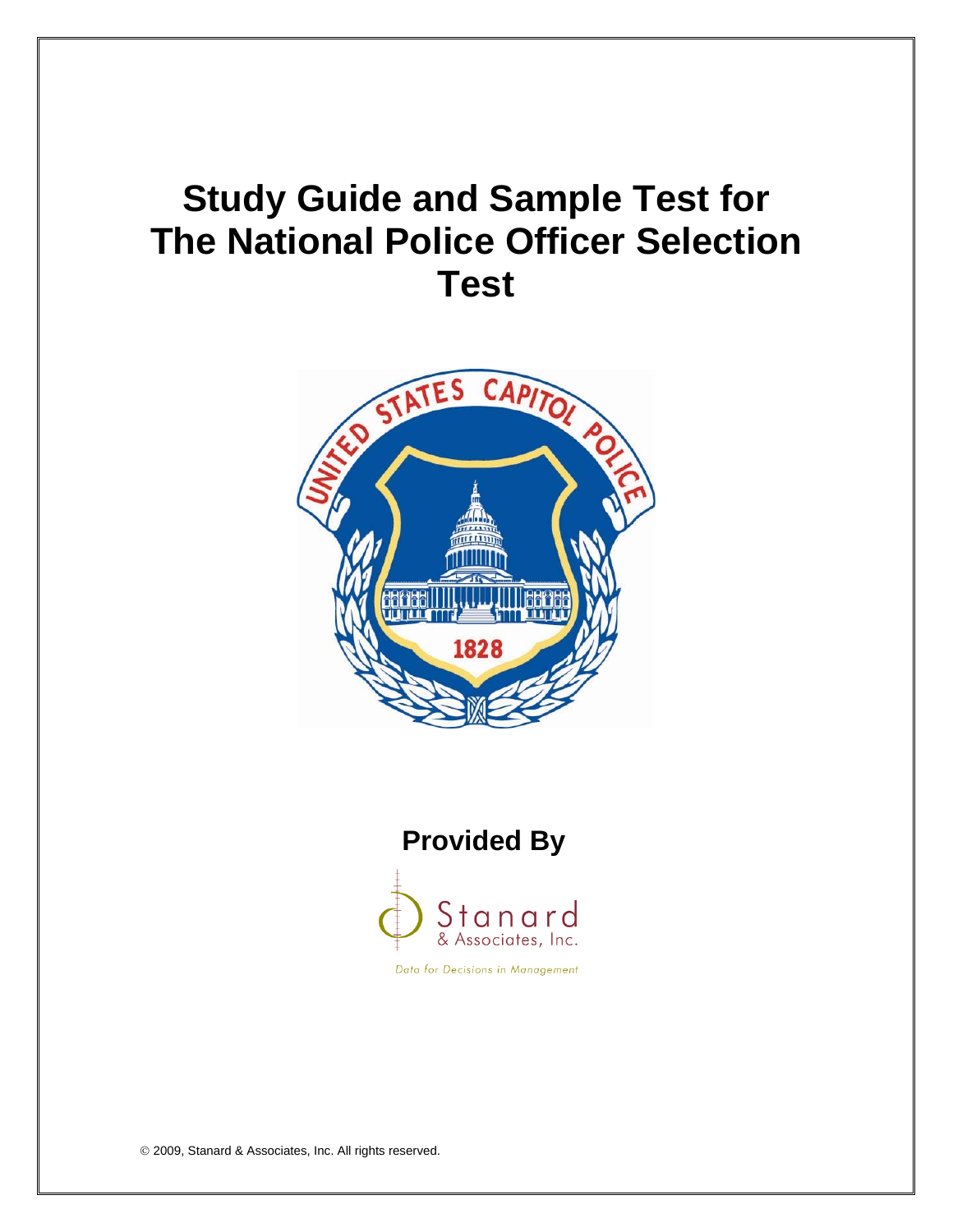# **National Police Officer Selection Test (POST)**

# **Study Guide**

## **Table of Contents**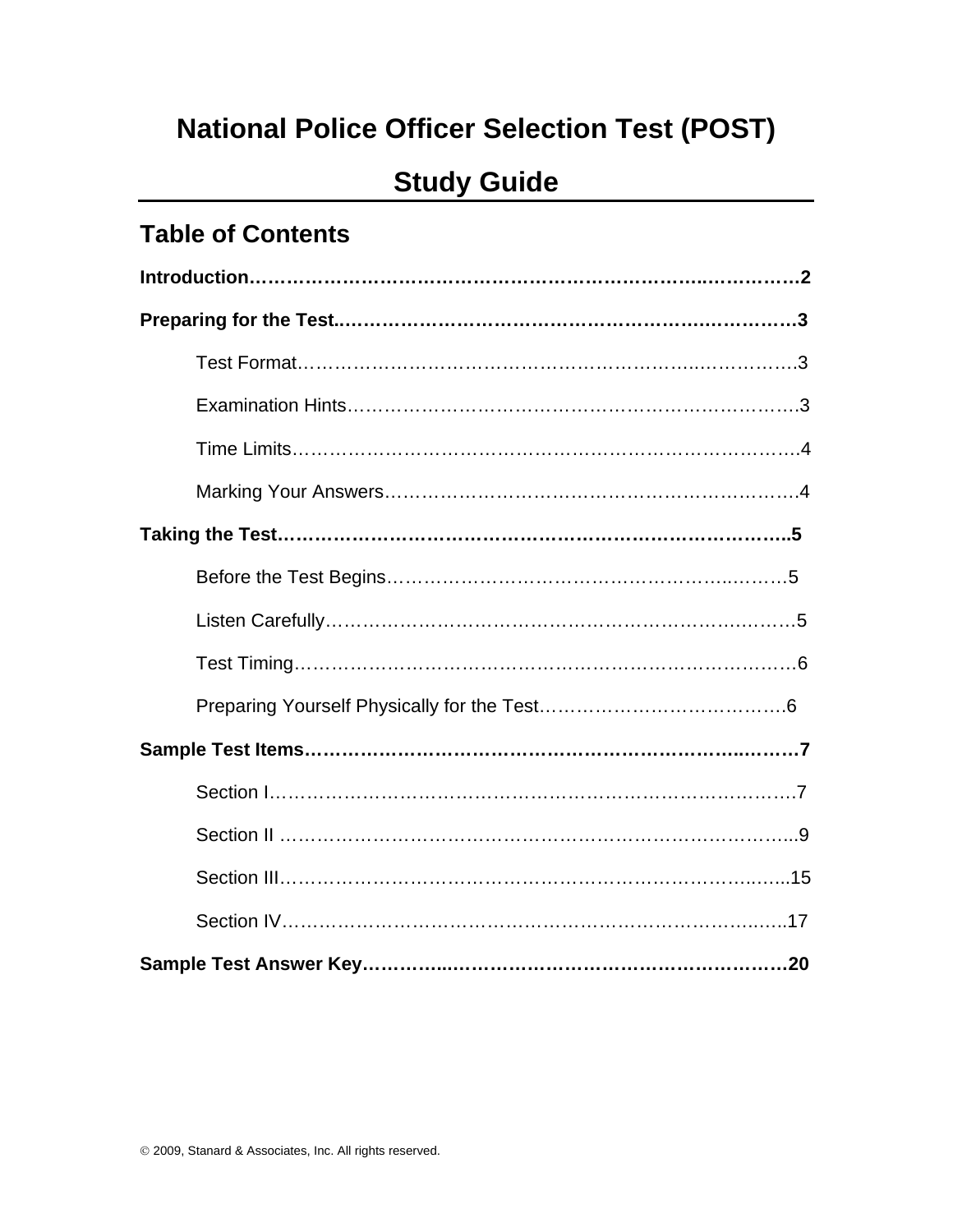# **Introduction**

This study guide is designed to help you obtain your maximum potential score on the National Police Officer Selection Test (POST). It is divided into four parts, which provides useful information on preparing to take the test.

**Preparing for the Test** 

**Taking the Test** 

**Sample Test Items** 

**Sample Test Answer Key**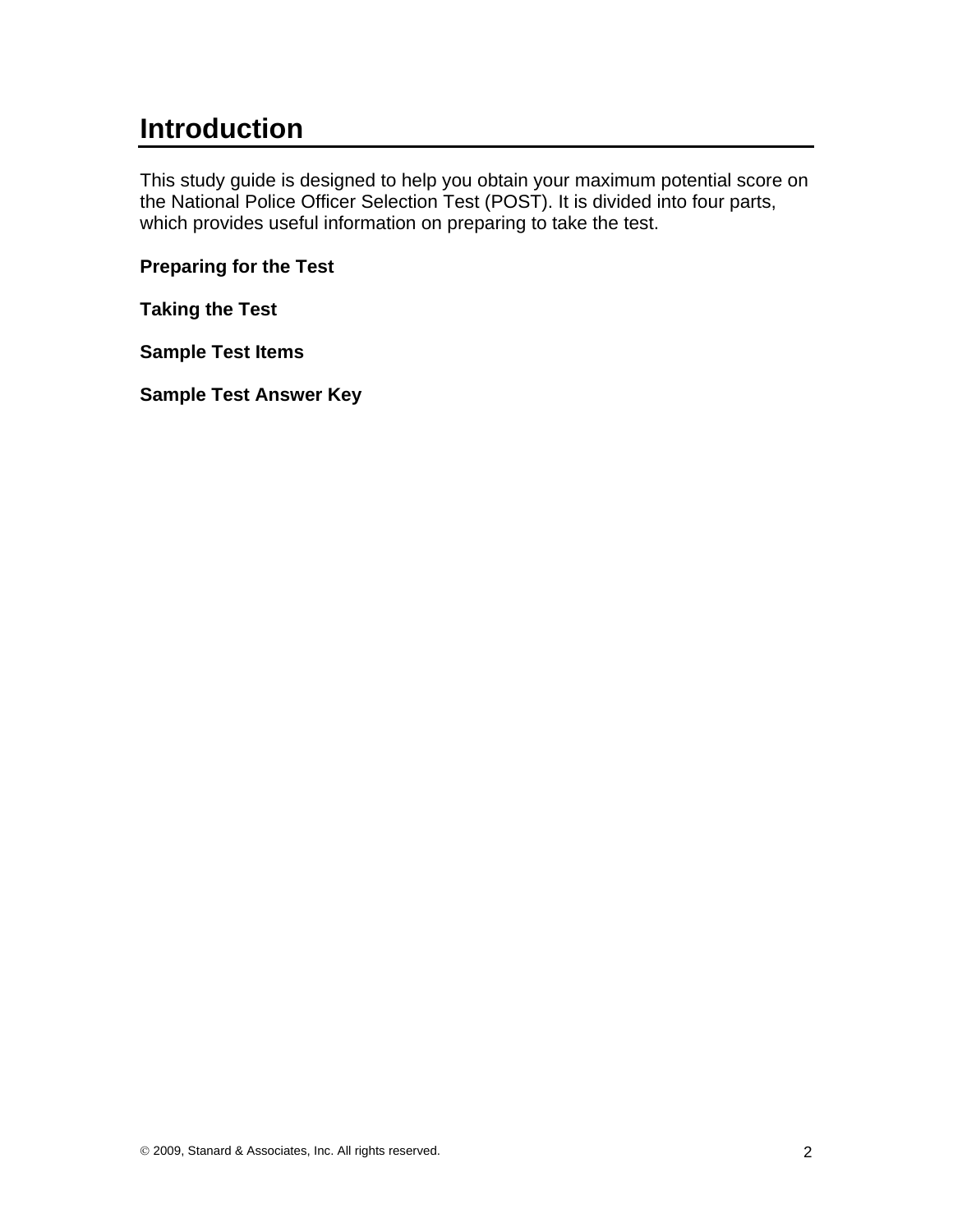You will increase your chances of obtaining your best possible score if you spend a fair amount of time preparing for the test. This includes finding out as much as possible about the test ahead of time, paying proper attention to your physical well-being before the test, taking care to avoid becoming overly anxious about the test and using a good test-taking strategy. Preparation in these areas can help you achieve your best possible score on the test.

For optimal test results, read this study guide thoroughly and answer the sample test items beginning on page 7. Make sure you read all the directions carefully and each test question completely before answering.

## **Test Format**

The POST is made up of four separately-timed test sections. The first three sections (Mathematics, Reading Comprehension and Grammar) utilize multiplechoice and true/false formats. The fourth section, Incident Report Writing, requires you to write out your answers in complete sentences in the spaces provided in the test booklet.

Though most of the questions in this test battery relate to police duty, no prior knowledge of law or law enforcement will be needed to answer the questions.

## **Examination Hints**

Attempt to answer every question on the test. There is no penalty for guessing because your score is based on the total number of correct answers. This means you should respond to every question, even when you are not certain of the correct answer. When you are uncertain, your answer should be your best guess, and you should then move on to the next question. You will need to balance the amount of time you spend on each question with the total amount of time allotted to take the test. You will be told when to start and stop each section. If you have extra time, you are allowed to check your work in that section of the test only.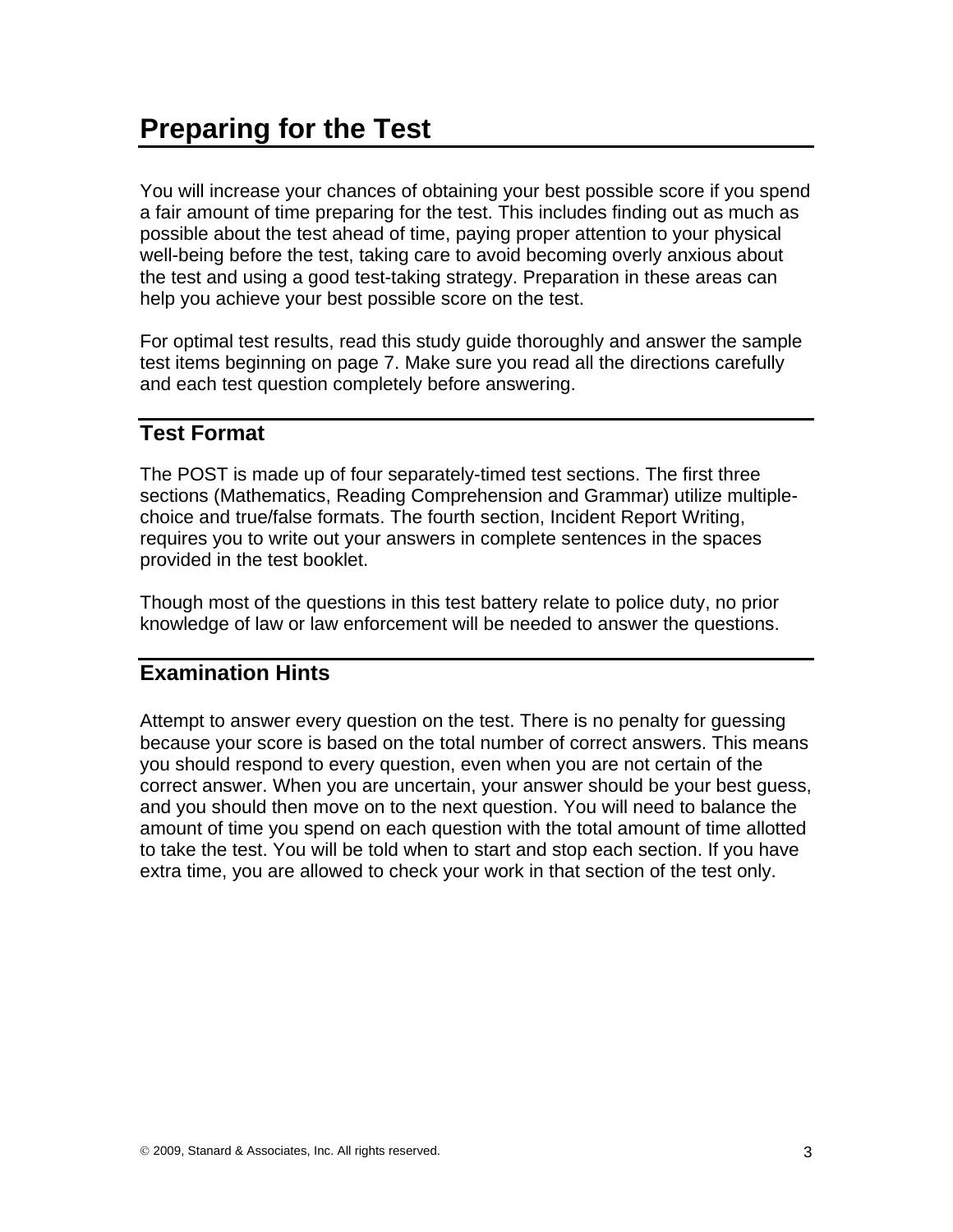### **Time Limits**

It is important to know the amount of time allowed for each section so you can pace yourself and not spend too much time on questions causing you problems. Remember there is no penalty for guessing. If you find you are spending too much time on a question, you should make your best guess and move on. If you finish before time is called, you can go back and check your answers in the section you are working on. The number of test items and time limits for each of the sections of the test are listed below.

| <b>Section</b> | Test                         | <b>Number of Items</b> | <b>Test Time</b> |
|----------------|------------------------------|------------------------|------------------|
|                | <b>Mathematics</b>           | 20                     | 20 minutes       |
| H              | <b>Reading Comprehension</b> | 25                     | 25 minutes       |
| $\mathbf{III}$ | Grammar                      | 20                     | 15 minutes       |
| IV             | Incident Report Writing      | 10                     | 15 minutes       |

## **Marking Your Answers**

The test will be computer scored. Therefore, it is important to follow the instructions below to insure your answers are read correctly.

- Use a #2 or softer lead pencil. Do not use ink.
- Make heavy black marks that completely fill the oval.
- Erase completely any marks you wish to change
- Make no stray marks on the test booklet. Scratch paper will be provided in the math section to do your figuring.
- Be sure that you blacken only one oval for each question. If you blacken more than on oval it will be counted as incorrect, even if one of the answers is correct.
- The first three sections of the test are in a multiple-choice format. The ovals appear next to the test questions as shown in the example below:

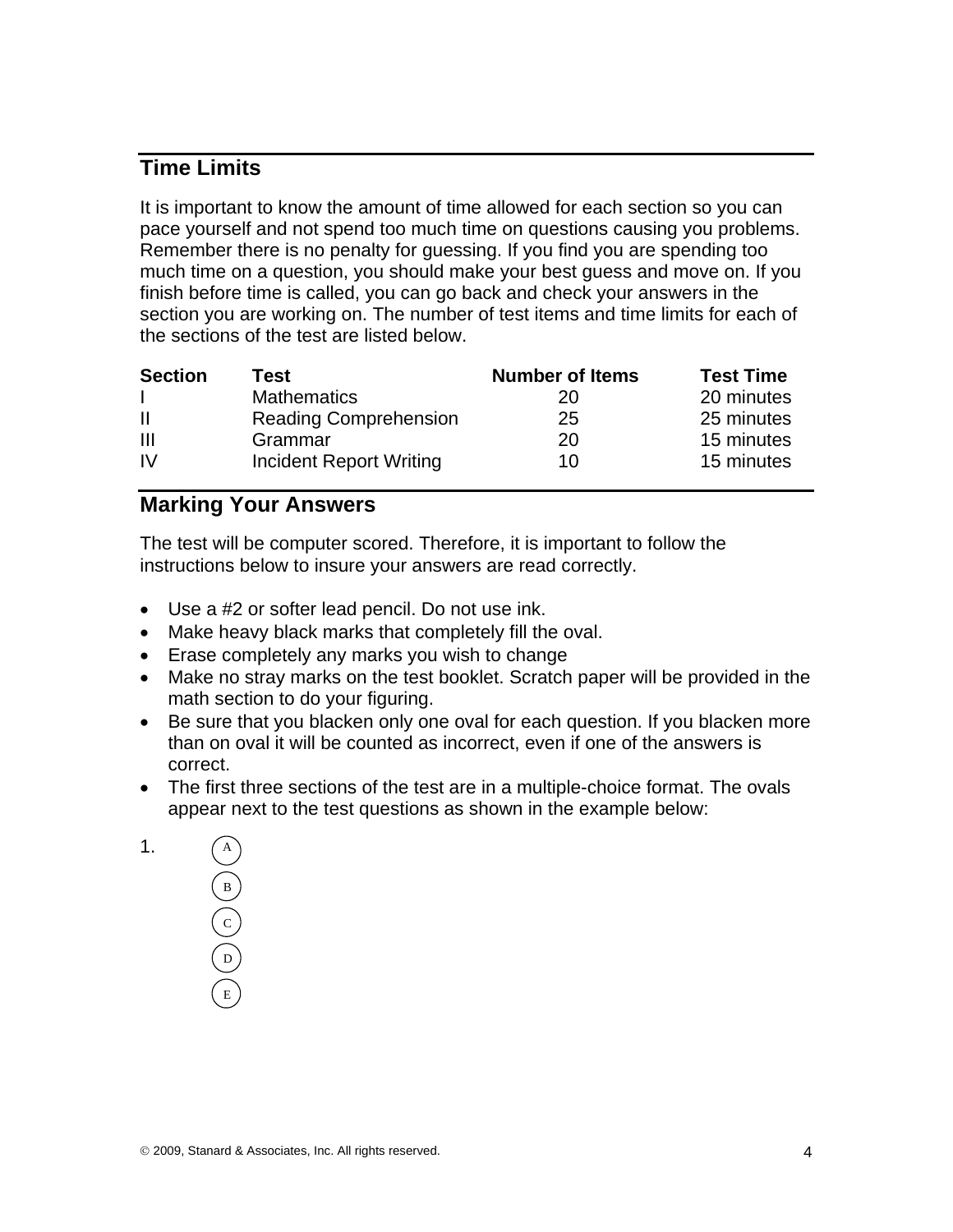Notice that for each number there are five ovals labeled *A*, *B*, *C*, *D* and *E*. You will blacken the oval that corresponds to the answer you think is correct. For example, assume that for test question number 1, you feel that *B* is the correct answer. You would blacken the oval labeled *B* on your answer sheet as shown in the example below.



The fourth section of the test requires the test taker to answer questions in complete sentences. The sentences must contain the correct information, be grammatically correct and all words should be spelled correctly. Pages 7-19 of this study guide give various sample test items and answers.

# **Taking the Test**

This part of the POST study guide provides some common sense advice for the day you take the test. Although these points may seem obvious, it is attention to details such as these that will increase your probability of obtaining your maximum potential score.

## **Before The Test Begins**

Arrive early. You may be assigned a seat or you may be able to pick your own. Either way, settle in and put your things away. Try to relax, but concentrate on the test you are about to take. Put outside distractions out of your mind. Give the test you are about to take your complete attention.

## **Listen Carefully**

The test administrator will provide you with complete and detailed instructions for taking each section. Be sure that you pay close attention to what this person has to say. Do not read ahead because you may miss something very important. If you do not hear or do not understand the directions, ask the test administrator to repeat them. It is extremely important that you completely understand the directions *before* the test begins.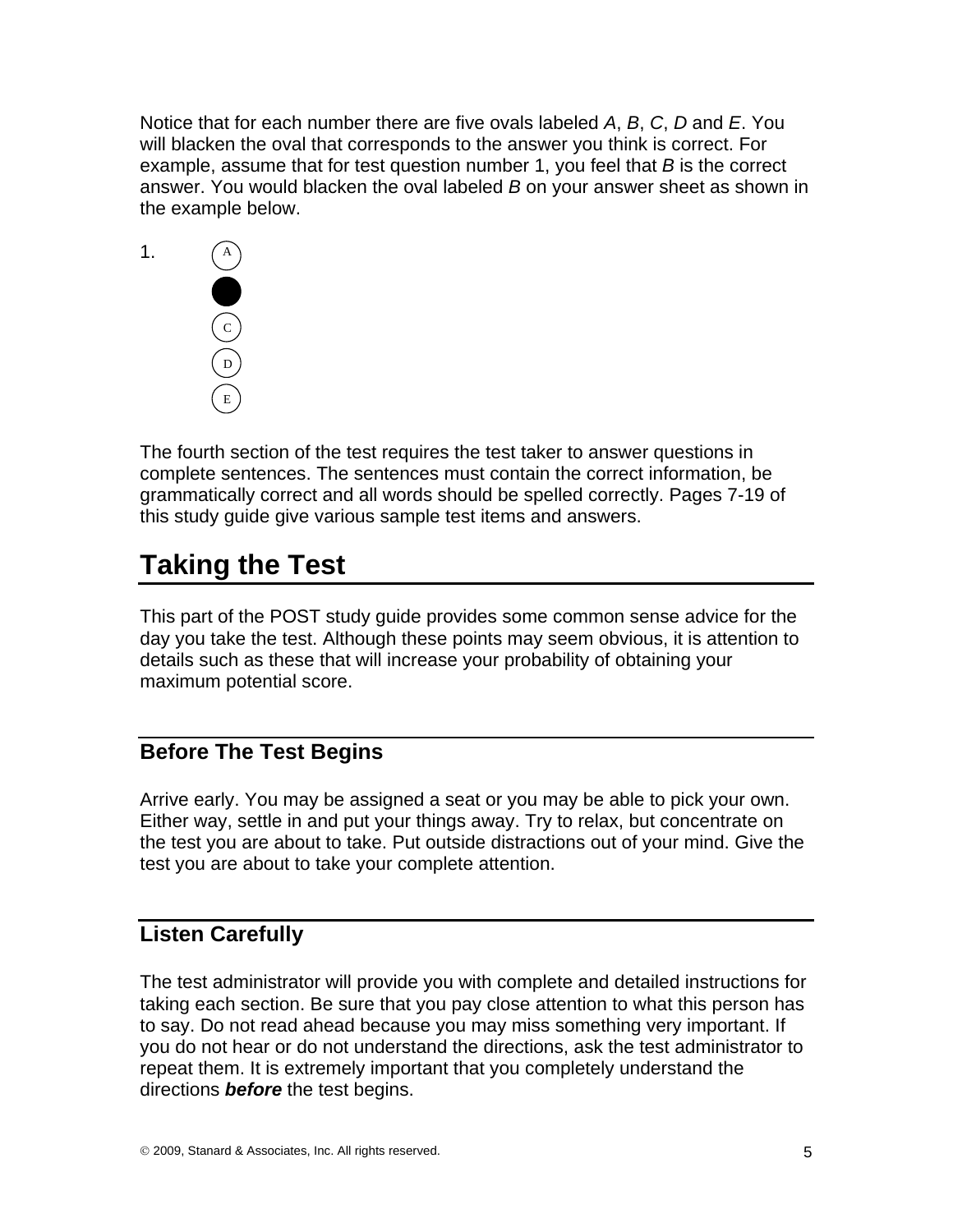## **Test Timing**

Just before the signal to begin each section is given, make a mental note of what time it will be when the time limit for the section is up. For example, if the time limit is 15 minutes and it is currently 4:15, make a mental note that time will be up at 4:30. This will allow you to pace yourself while working through the test. Remember, your score on the test will be the total number correct. Therefore, you will want to work both quickly and accurately.

You should balance the amount of time you spend on each question. You should devote enough time to work through the question, but you should not spend too much time on any one question that is giving you difficulty. When this occurs, make your best guess and move on to the next question. If you finish before time is up, you can always go back and check the questions on which you guessed.

## **Preparing Yourself Physically for the Test**

- Avoid junk food and concentrate on a well balanced diet for at least several days before the test.
- Avoid tranquilizers and stimulants, such as coffee, especially on the day of the test.
- Get a good night's sleep before the test.
- Do not drink a lot of liquids or eat a big meal before the test.
- Avoid alcohol several days prior to and especially on the day of the test.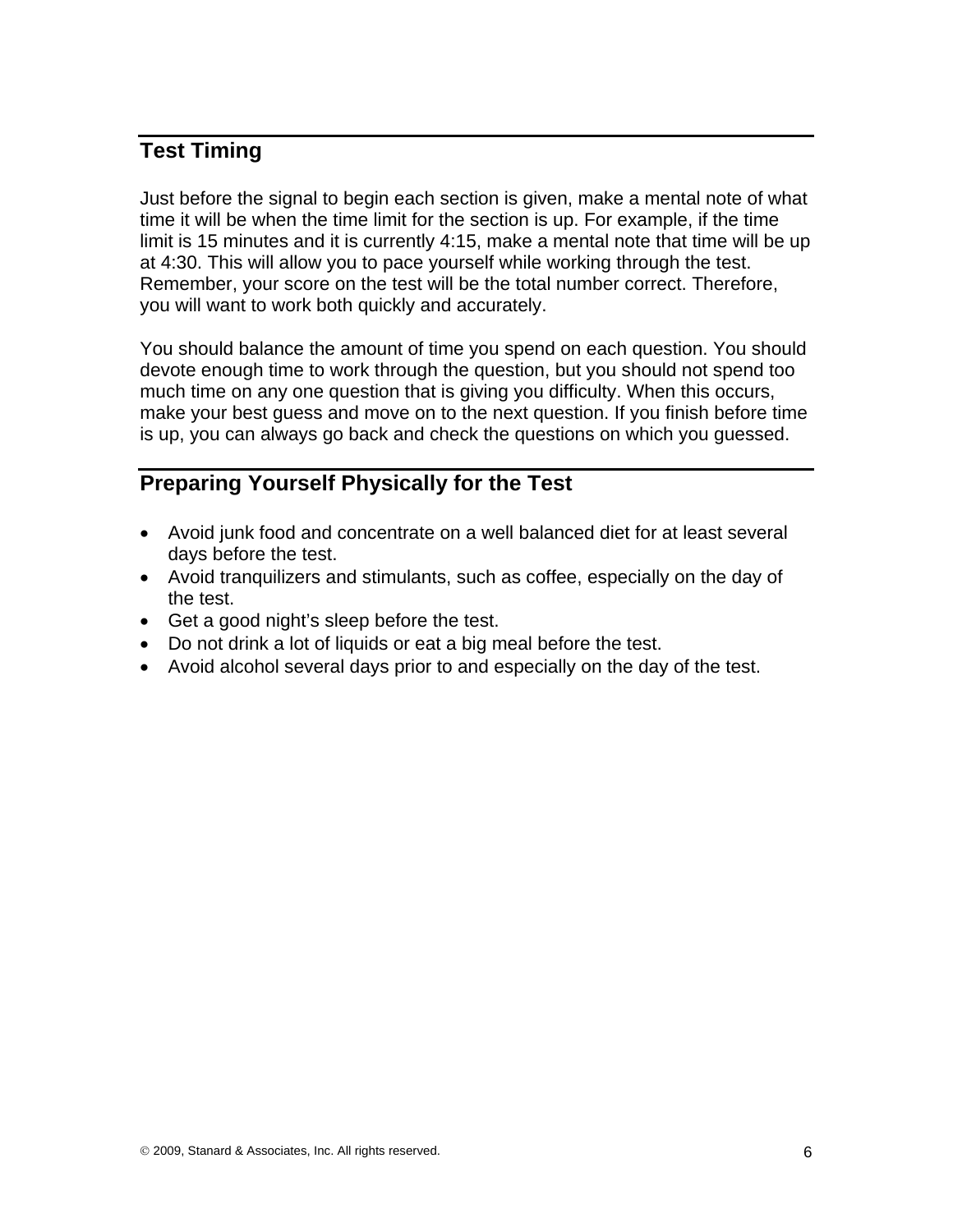# **Sample Test Items**

- **Section I** In this section of the exam you will be provided with situations that require the use of basic arithmetic. You will read each situation and solve the problem. You are not allowed to use a calculator in this section; scratch paper will be provided in the test booklet to do all of your figuring.
- 1. Officer Milton visits local area businesses as part of a theft prevention program. If Officer Milton visits three area businesses every week, except for his three-week vacation, how many groups does he visit in one year?
	- A. 49
	- B. 98
	- C. 147
	- D. 150
	- E. 166

#### **Questions 2 and 3 are based on the following information.**

In preparing a report on a burglary in a dentist's office, Sgt. Kramer listed the following stolen items and their values.

| Digital camera  | \$810 |
|-----------------|-------|
| Laptop computer | \$650 |
| Printer         | \$325 |
| Paper shredder  | \$125 |

- 2. What was the total value of all the stolen goods?
	- A. \$1800
	- B. \$1810
	- C. \$1860<br>D. \$1910
	- \$1910
	- E. \$2010
- 3. What was the value of all the stolen goods EXCEPT the paper shredder?
	- A. \$1100
	- B. \$1260
	- C. \$1585
	- D. \$1685
	- E. \$1785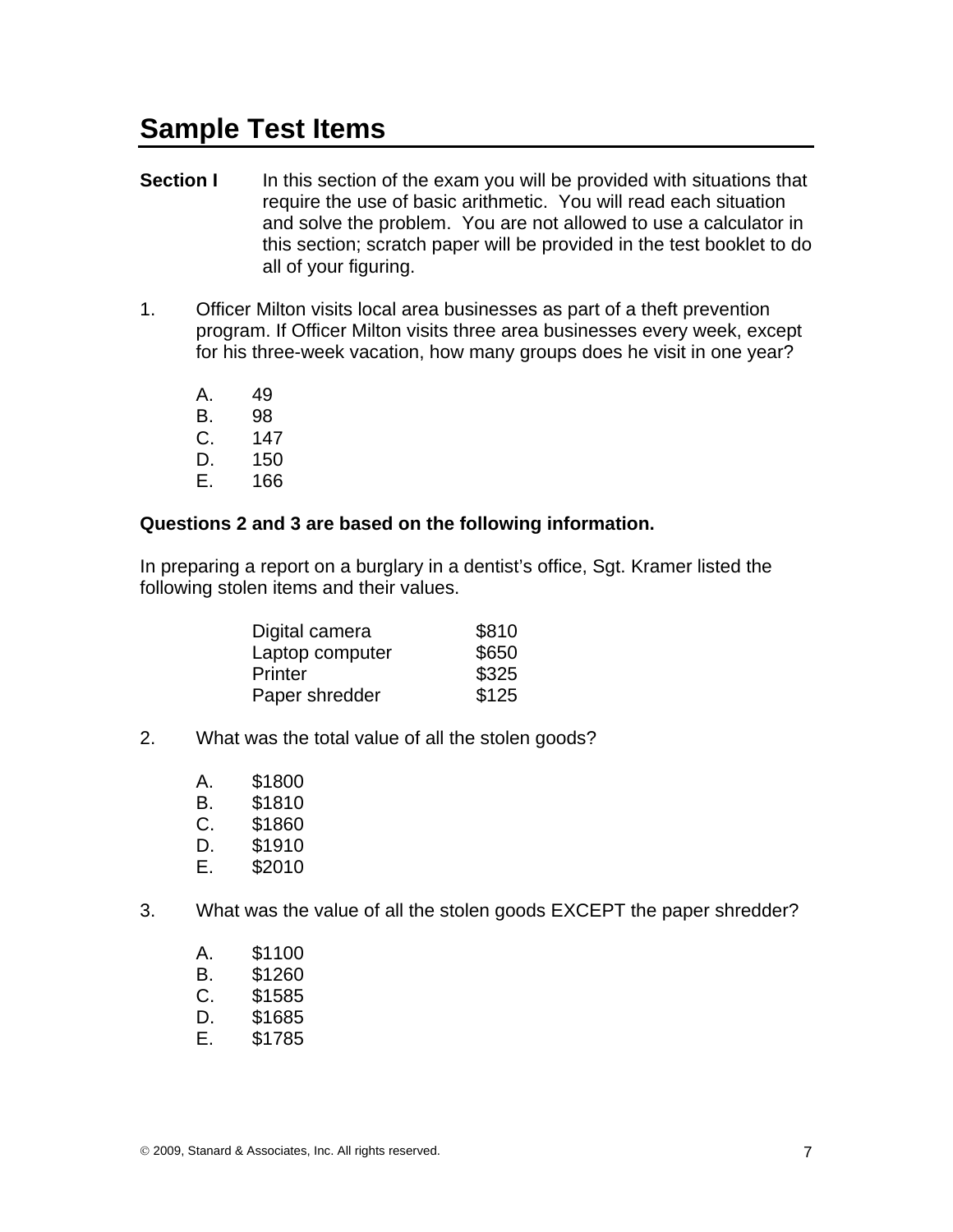- 4. During one 5-day period, Officer Fernandez drove his patrol motorcycle 225 miles. If he drove 85 miles on one day, how many miles did he average on each of the other days?
	- A. 28 miles
	- B. 35 miles
	- C. 40 miles
	- D. 70 miles
	- E. 140 miles
- 5. Burglars broke into an electronics store and left with 30 global navigation systems with a total retail value of \$6,750. What is the average retail value of each navigation system?
	- A. \$225
	- B. \$250
	- C. \$275
	- D. \$325
	- E. \$350

There are 20 questions like these in Section I of the test, and you will have 20 minutes to answer them. There is no penalty for guessing. Your score will be the percentage of problems you answer correctly. Therefore, you should try to answer each problem.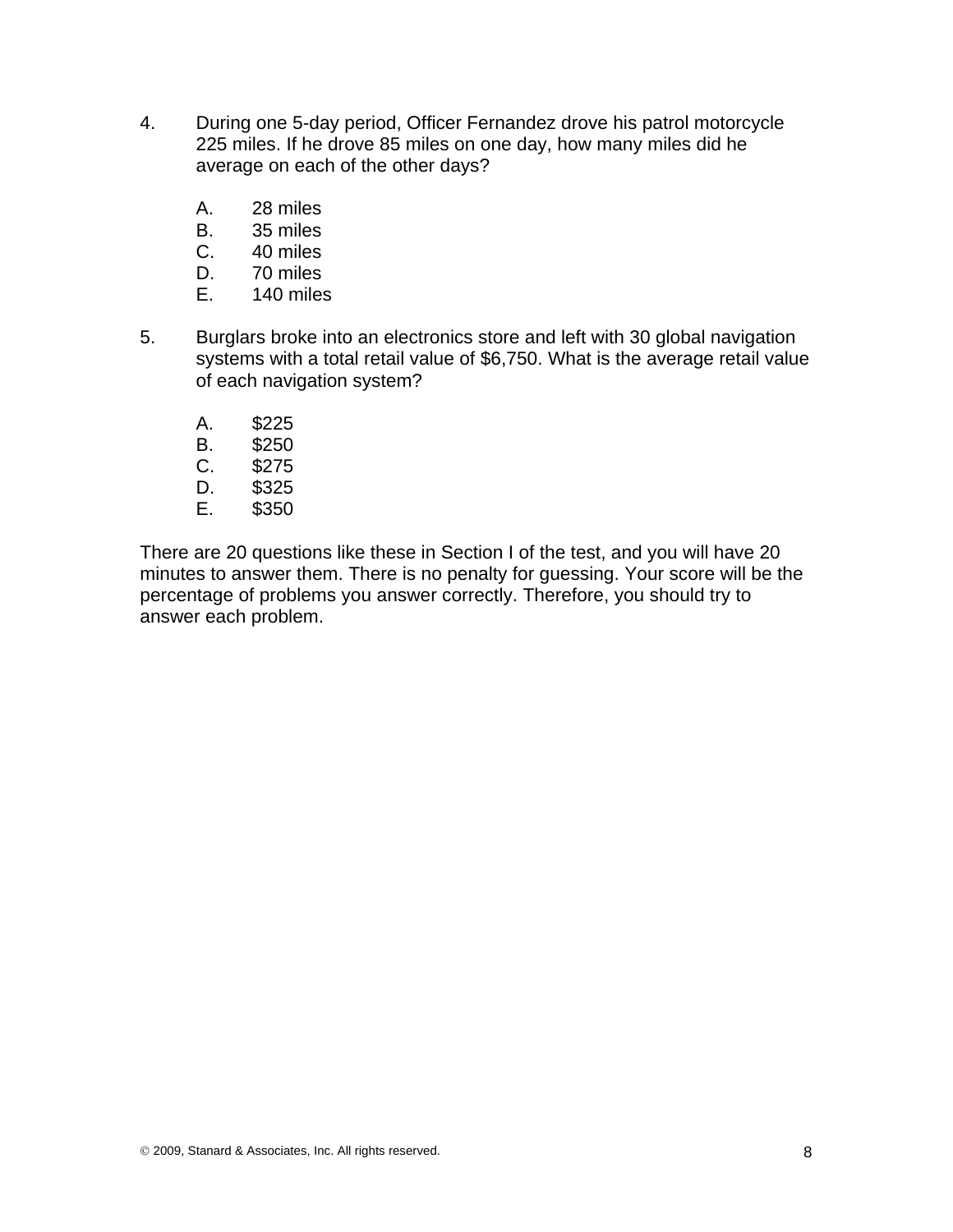**Section II** This section measures reading comprehension. You will read passages relating to police duty and then answer questions based on these passages. NO PRIOR KNOWLEDGE OF LAW OR LAW ENFORCEMENT WILL BE NEEDED TO ANSWER THESE QUESTIONS. All the information needed to answer the questions will be provided in the passage.

> THE PASSAGES IN THIS SECTION ARE NOT INTENDED TO REPRESENT ACTUAL LAW OF ANY PARTICULAR STATE. THE PASSAGES PRESENT POTENTIAL RULES AND LAWS RELATING TO POLICE WORK.

#### **Three different types of questions will be asked in this section.**

- (1) True/False questions in which a statement will be given concerning a passage or sample report form. The statement will either be accurate and true based on the passage or form, or the statement will be inaccurate and false according to the passage or form.
- (2) Questions in which you will be asked to choose the correct answer according to the information presented in the passage or on a sample report form.
- (3) Questions in which you will be asked to choose the alternative that best completes the sentence. Again, answers should be based on the information in the passage or on the report form.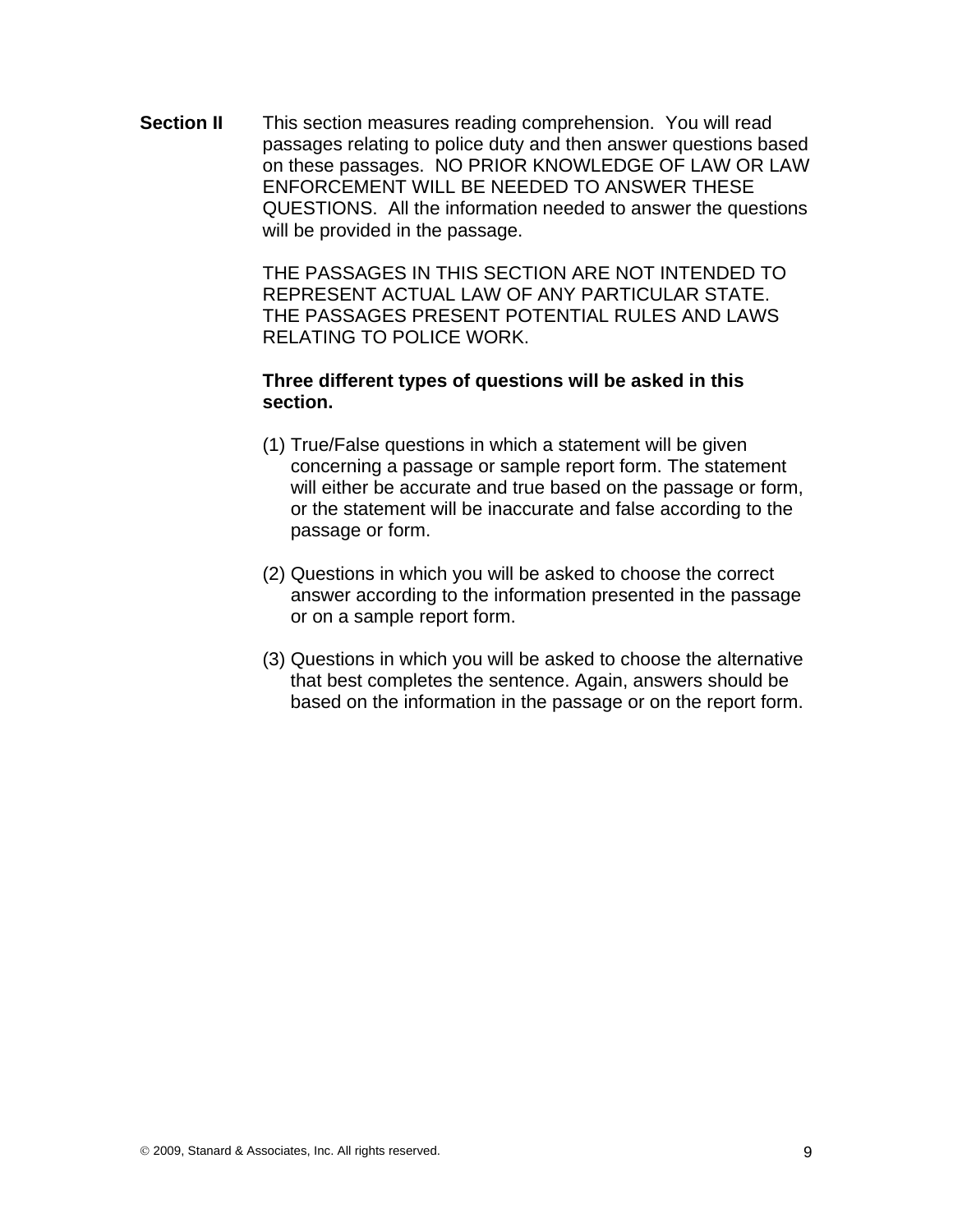#### **Questions 6-10 are based on the following passage.**

In an effort to conserve fuel, reduce traffic congestion and encourage greater use of public transportation, police in Central City are enforcing new driving restrictions through the use of specially marked license plates. These restrictions apply to all vehicular traffic within a two-mile radius of the city center and are effective Monday through Friday.

Vehicles with an "**A**" license plate are considered essential to city services and may travel and park freely in the city center. Police, fire and emergency vehicles are examples of vehicles that would be issued an "**A**" license plate. Public transportation vehicles such as buses and taxis will be issued a "**K**" license plate, and they too may travel freely through the city center, though they may not park anywhere within the city center.

Delivery vehicles will be issued a "**B**" license plate which allows them access to the city center for loading and unloading between 8 and 10 am and 4 to 6 pm only. There is no restriction on deliveries over the weekend. Shop and business owners within the city center will be issued a "**Q**" license plate which allows them access to their place of business; however, parking within the city center must be off-street.

Privately-owned vehicles with an "**X**" license plate may be driven and parked within the city center on Monday, Wednesday and Thursday only. Vehicles issued a "**Z"** license plate may be driven and parked within the city center on Tuesday, Wednesday and Friday only.

Central City police are authorized to ticket and arrange for the immediate towing of vehicles violating these new license ordinances. The objective of these changes is to make the city center less congested and more shopper-friendly.

- 6. According to the passage, a package delivery service may deliver a shipment of medications to a pharmacy in the city center
	- A. at any time of day
	- B. on weekends only
	- C. between 8 am and 10 am
	- D. on Monday, Wednesday and Thursday only
	- E. between 8 am and 6 pm only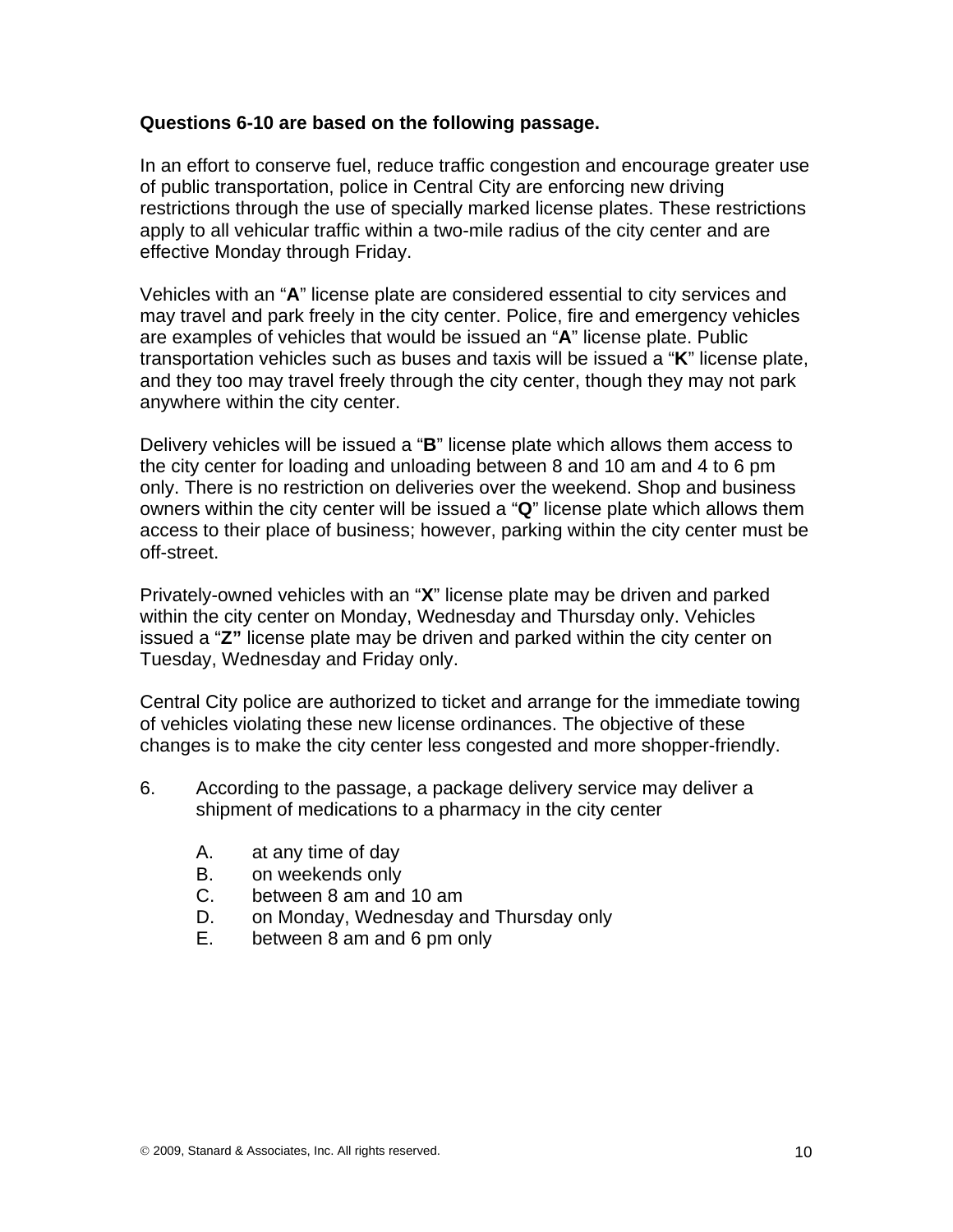- 7. According to the passage, what type of license plate will be assigned to Lucy, who owns a clothing store in the city center?
	- A. **Q** license plate
	- B. **X** license plate
	- C. **A** license plate
	- D. **B** license plate
	- E. **Z** license plate
- 8. According to the passage, Mrs. Jackson drives a Volvo with a **Z** license plate and may drive and park within the city center
	- A. on any Monday
	- B. on any Friday
	- C. before 9 am or after 7 pm on any day
	- D. for loading and unloading purposes only
	- E. at any time
- 9. According to the passage, drivers with an **X** or **Z** license plate may drive and park in the city center on any Wednesday.
	- A. True
	- B. False
- 10. According to the passage, which of the following statements would be accurate?
	- A. The newly enacted driving restrictions apply to all vehicular traffic driving within the boundaries of Central City.
	- B. Central City police may choose to either ticket or tow vehicles violating these new license ordinances.
	- C. Vehicles with an **A** license plate may travel freely in the city center but may not park on the street there.
	- D. The goal of these new driving restrictions is to create a pedestrianonly shopping area.
	- E. The purpose of these newly issued plates is to reduce traffic volume in the city center during the time when shoppers frequent the businesses.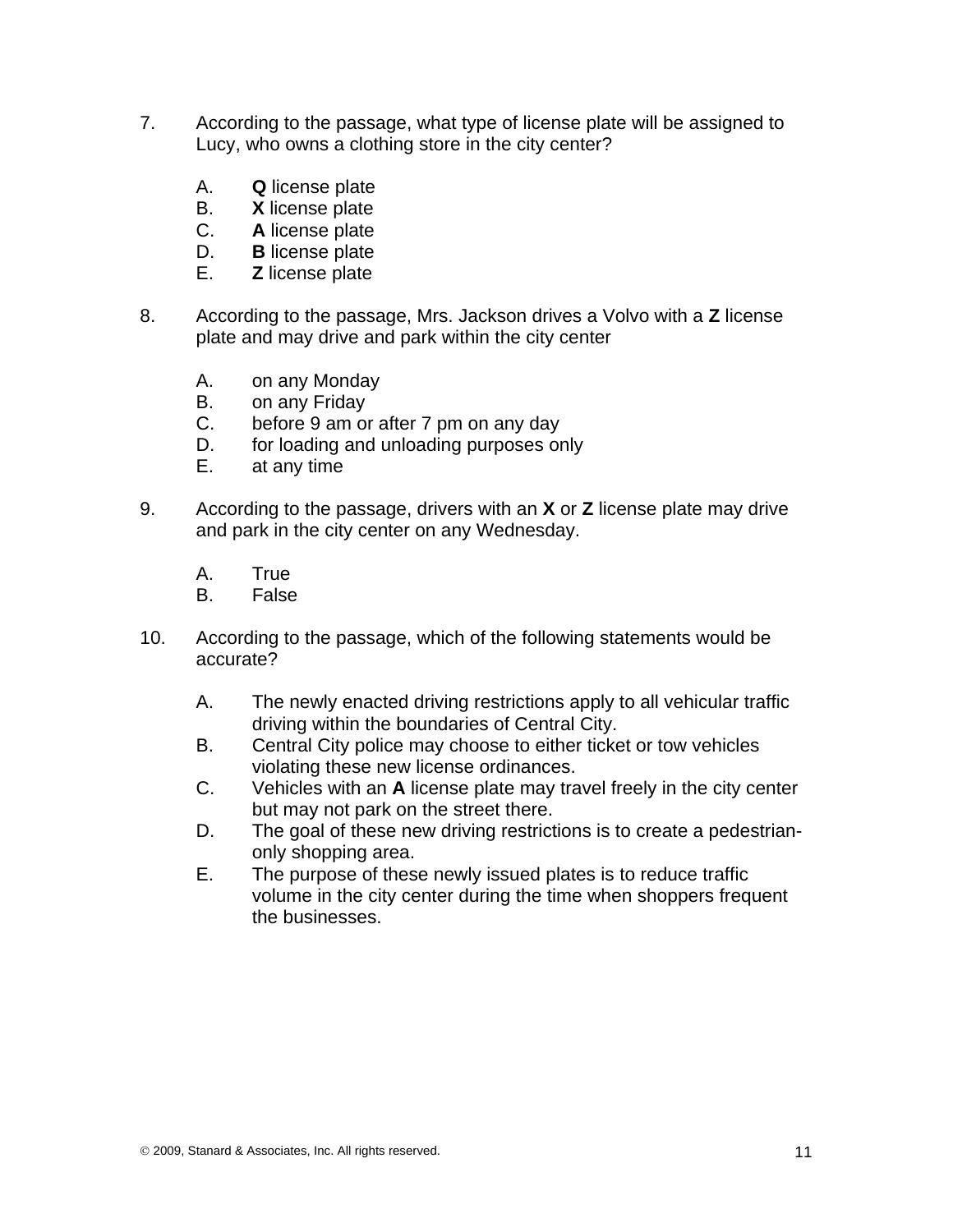#### **Question 11 is based on the statements below. Do not assume anything to be true that is not stated in the passage or in the question.**

The **First Amendment** guarantees freedom of religion, speech and press, as well as the right to assemble peacefully.

The **Fifth Amendment** protects citizens against violations of due process in criminal proceedings. No person may be compelled to testify against him/herself, a grand jury process is required for criminal indictments and double jeopardy is prohibited.

The **Sixth Amendment** guarantees a speedy, fair trial by an impartial jury and the right to counsel in all criminal cases.

The **Eighth Amendment** prohibits excessive bail or fines, as well as cruel or unusual punishment.

- 11. Which of the following best describes the *Fifth* Amendment?
	- A. George, who has little money, has a court-appointed lawyer to defend him in his manslaughter trial.
	- B. Because Juan is a flight risk, Judge Bailey has set bail at one million dollars.
	- C. During interrogation, Drew incriminates himself because a lawyer was not present to advise him.
	- D. Manuel, who was found not guilty in the murder of his wife, cannot be tried again after new evidence is found.
	- E. Spencer has waited three years for his burglary charge to go to trial.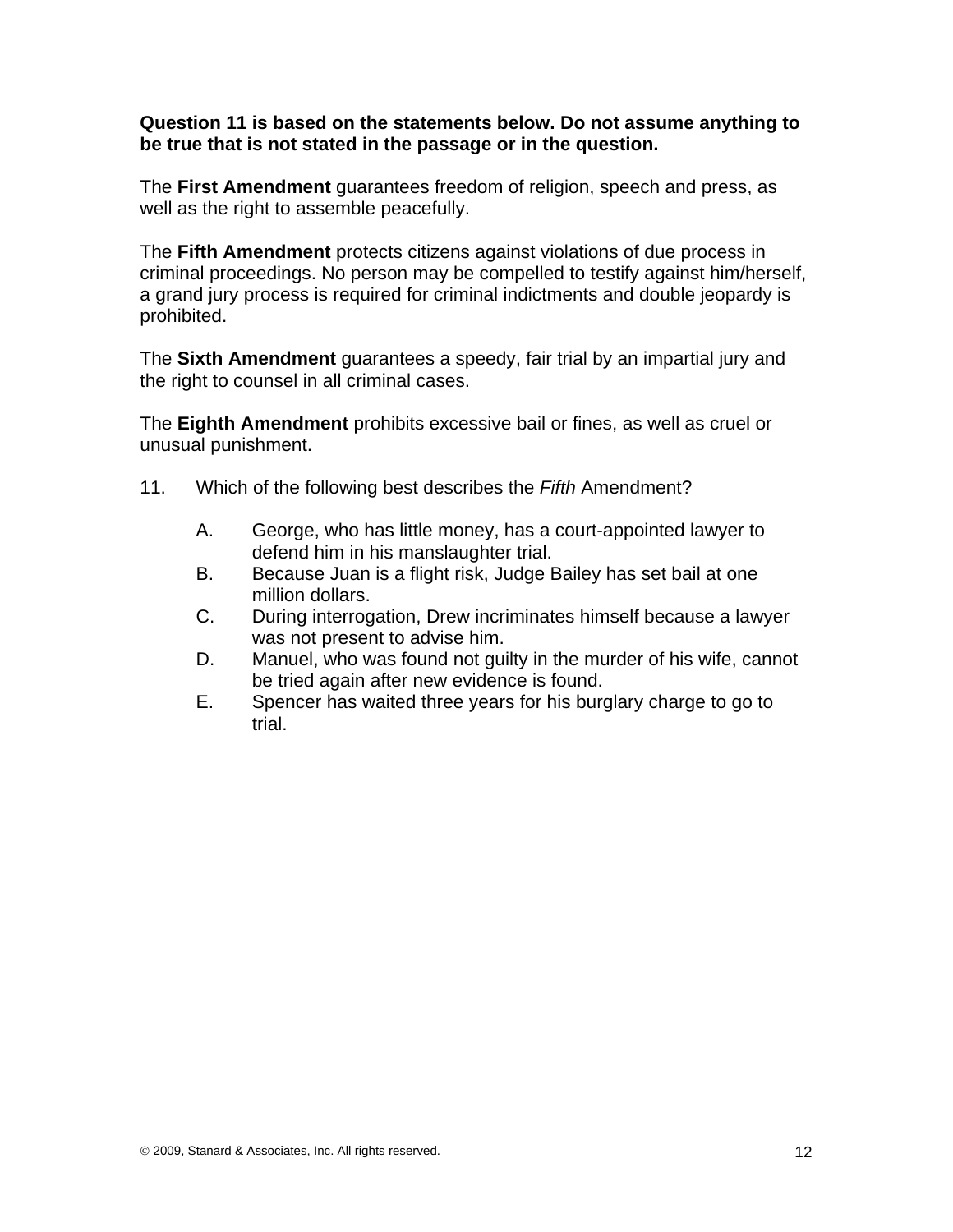**Questions 12 and 13 are based on the incident report form and the incident description below.** 

|                                                            | INCIDENT REPORT--POLICE DEPARTMENT |           |  |                   |                               |                                   |        |                                 |              |  |
|------------------------------------------------------------|------------------------------------|-----------|--|-------------------|-------------------------------|-----------------------------------|--------|---------------------------------|--------------|--|
| 1.ADDRESS OF<br>INCIDENT                                   |                                    | 2.OFFENSE |  | 3.CODE            |                               |                                   | 4.DATE |                                 |              |  |
| 5. NAME OF VICTIM: INDIVIDUAL                              | OR BUSINESS                        | 6.ADDRESS |  |                   |                               | PHONE                             |        |                                 |              |  |
| 7.ASSIGNED OFFICERS/BADGE<br>NUMBERS   VICTIM              |                                    |           |  | 8.AGE OF          |                               | $\vert$ 9. RACE OF<br>I VICTIM    |        | 10.VICTIM'S<br>DATE OF<br>BIRTH |              |  |
| 12.ADDRESS<br>11. NAME OF SUSPECT                          |                                    |           |  |                   |                               |                                   |        |                                 |              |  |
| 13.AGE                                                     | $14.$ RACE $15.$ SEX               |           |  |                   | 16.DATE OF BIRTH<br>17.HEIGHT |                                   |        |                                 | $18.$ WEIGHT |  |
| 19. HAIR $\frac{1}{20}$ . EYES<br>21. PHYSICAL DESCRIPTION |                                    |           |  |                   |                               |                                   |        |                                 |              |  |
| 22. CHARGES                                                |                                    |           |  |                   |                               |                                   |        |                                 |              |  |
| 23.ITEM                                                    | $ 24.$ BRAND                       |           |  | 25.SERIAL NUMBER  |                               |                                   |        | $126.$ VALUE                    |              |  |
| 27.ITEM                                                    | $ 28.$ BRAND                       |           |  | 129.SERIAL NUMBER |                               |                                   |        |                                 | 130.VALUE    |  |
|                                                            | 31.ITEM 132.BRAND                  |           |  | '33.SERIAL NUMBER |                               |                                   |        | !34.VALUE                       |              |  |
|                                                            |                                    |           |  | 35.               |                               | SIGNATURE OF OFFICER/BADGE NUMBER |        |                                 |              |  |

Michelle Wilson, owner of the Coffee Bean at 1535 Madison Avenue, Park Center called police headquarters at 6:30 am, Friday, April 13, to report that her coffee shop had been broken into during the night. Officers Keith Michaels and Toby Manelli arrived at the store at 6:40 am to investigate the incident. Ms. Wilson was able to report immediately that an espresso machine and \$78 from the cash register were missing.

- 12. The incident report can be fully completed based on the information in the paragraph.
	- A. True
	- B. False
- 13. The incident was reported on April 13.
	- A. True
	- B. False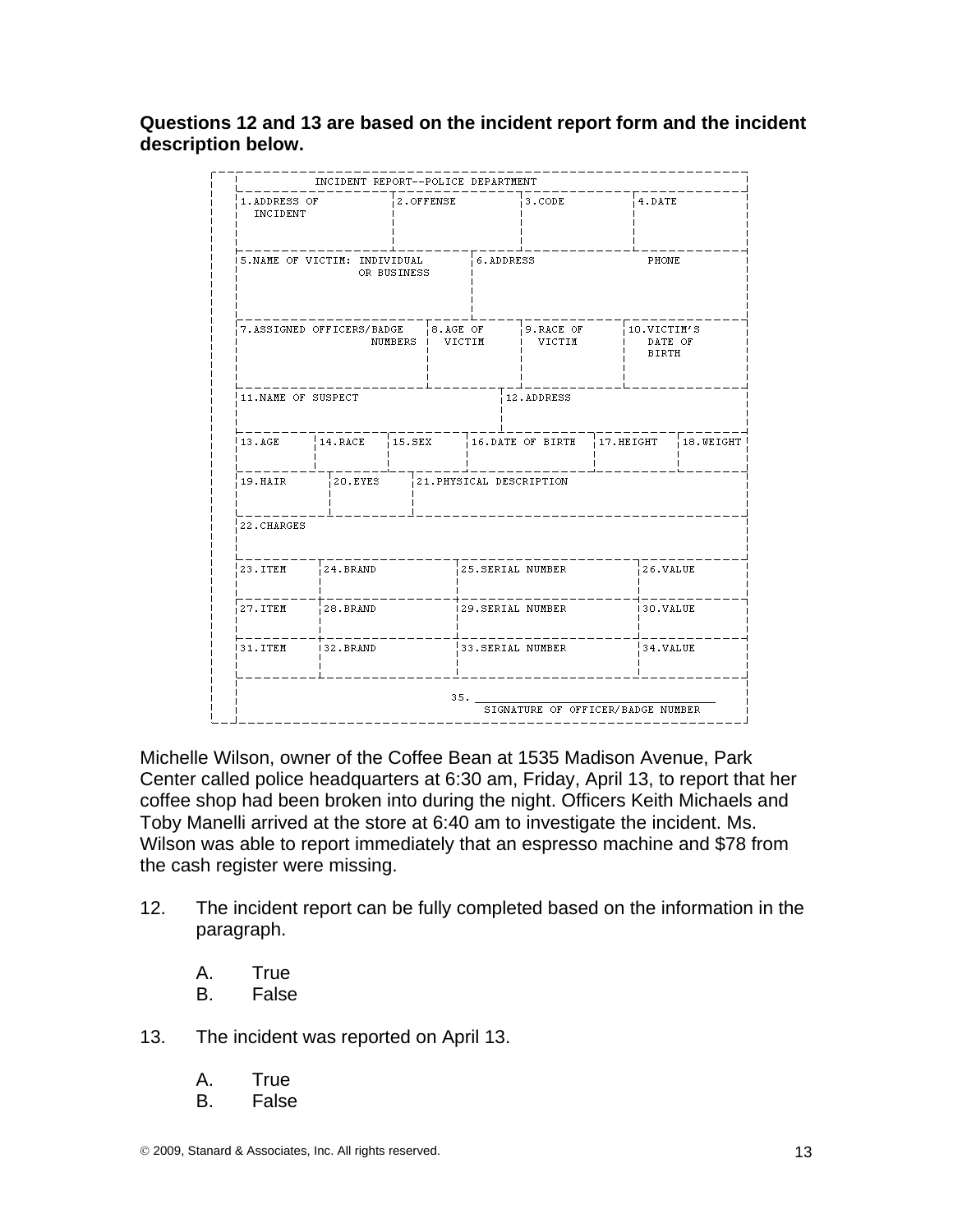There are 25 questions like these in Section II of the test, and you will have 25 minutes to answer them. There is no penalty for guessing. Your score will be the percentage of problems you answer correctly. Therefore, you should try to answer each problem.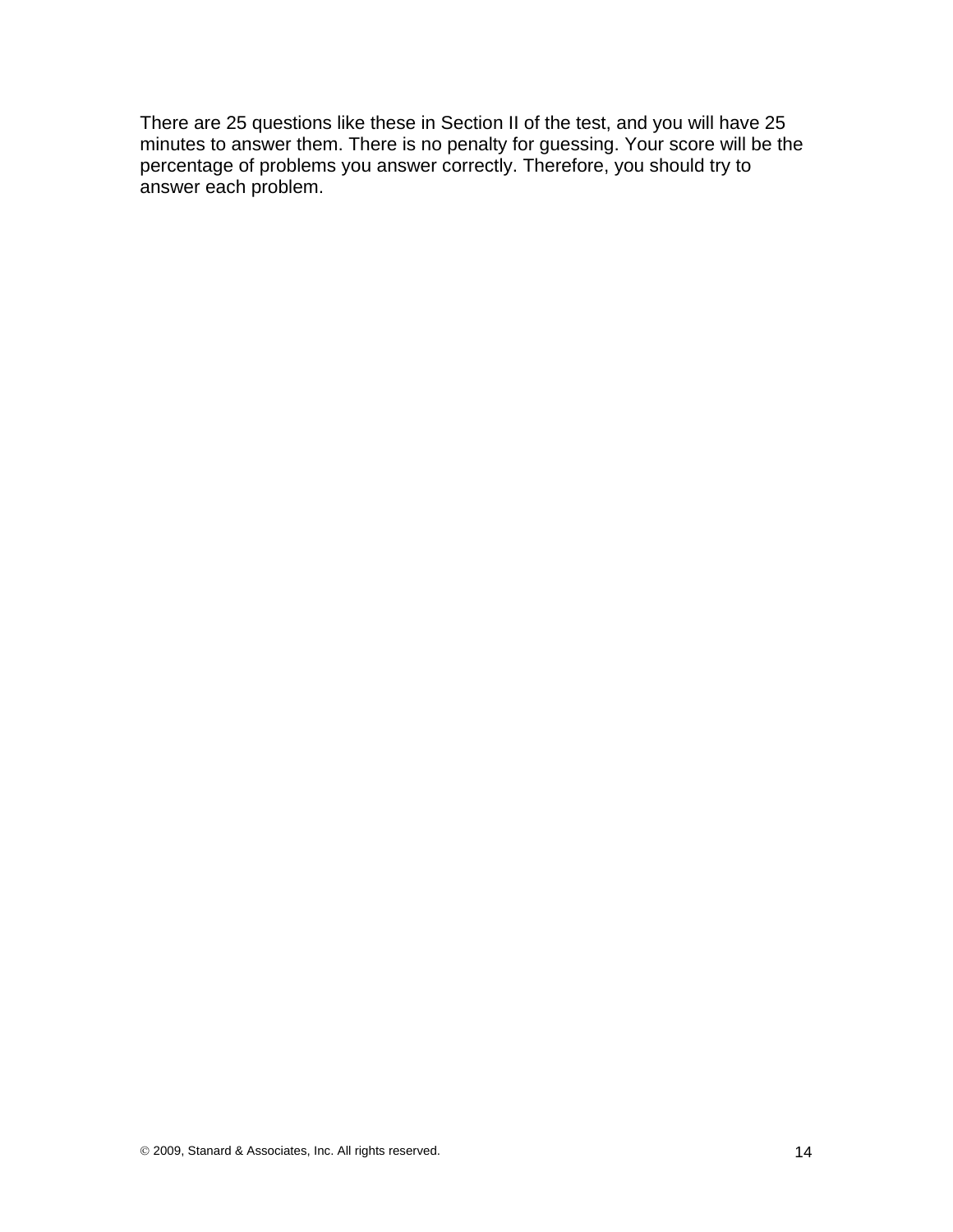- **Section III** This section of the exam requires you to identify errors in grammar, punctuation, or spelling. There are two types of questions presented in this section. The first type presents incomplete sentences and you are to choose the alternative that best completes the sentence. For these items, be sure to read carefully any material appearing before or after the item. The right answer may be dependent on this material. The second type of question presents sentences that contain a spelling error and you are to choose the alternative that contains the misspelled word.
- 14. There were three \_\_\_\_\_\_\_ at the accident scene.
	- A. witness
	- B. witnesses
	- C. witness's
- 15. The Lieutenant decided \_\_\_\_\_\_ was enough evidence to issue an arrest warrant.
	- A. there
	- B. their
	- C. they're
- 16. Officer Perez and arrested the suspect.
	- A. me
	- B. I
- 17. A recent study found that alcahol was a common factor in traffic accidents. Which word in the above sentence is misspelled?
	- A. recent
	- B. found
	- C. alcahol
	- D. common
	- E. accidents
- 18. On Tuesday, September 18, Officer Daniels investigated a complaint filed by the secretery of an insurance company. Which word in the above sentence is misspelled?
	- A Tuesday
	- B. September
	- C. investigated
	- D. secretery
	- E. insurance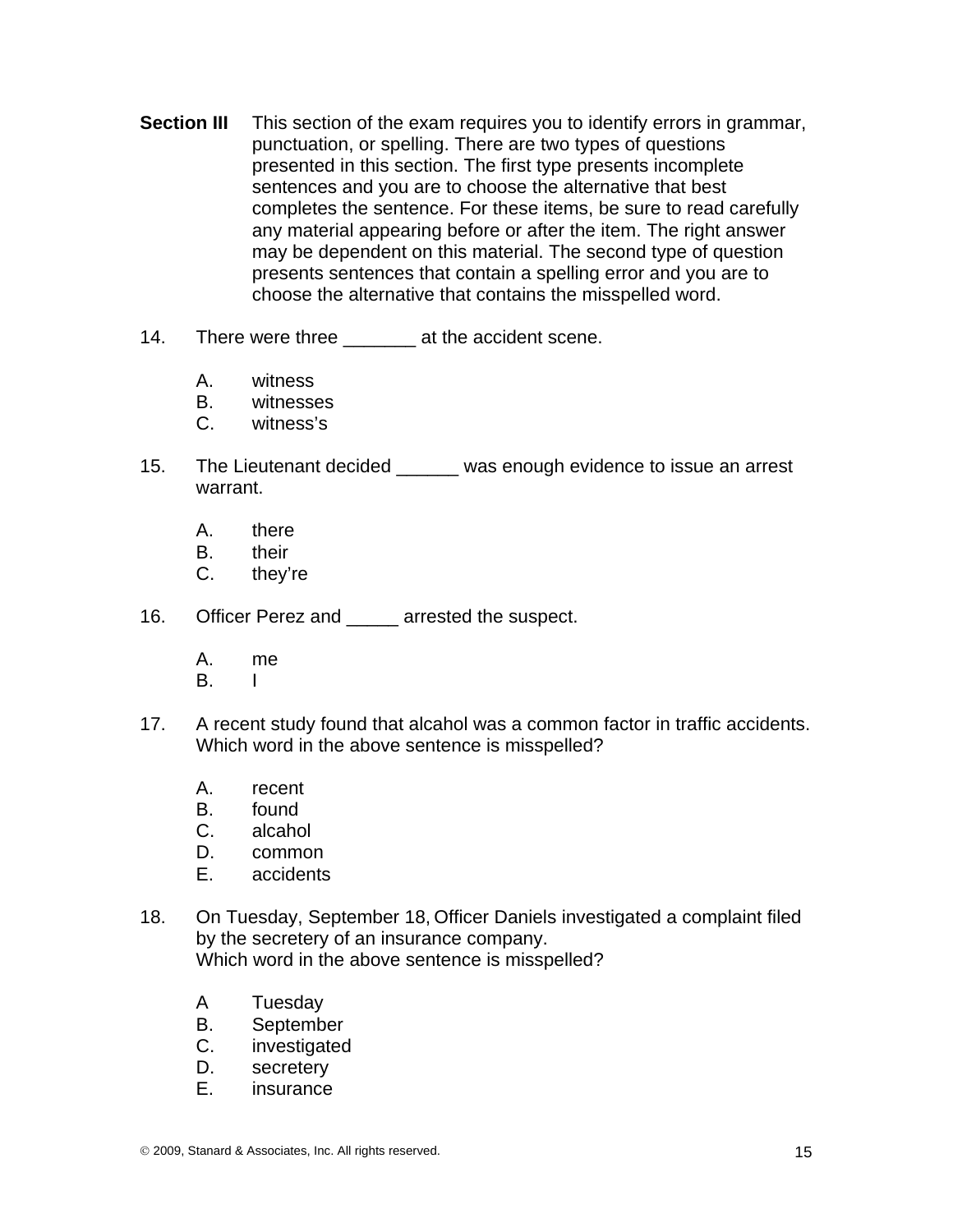There are 20 questions like these in Section III of the test. You will have 15 minutes to answer them. There is no penalty for guessing. Your score will be the percentage of problems you answer correctly. Therefore, you should try to answer each problem.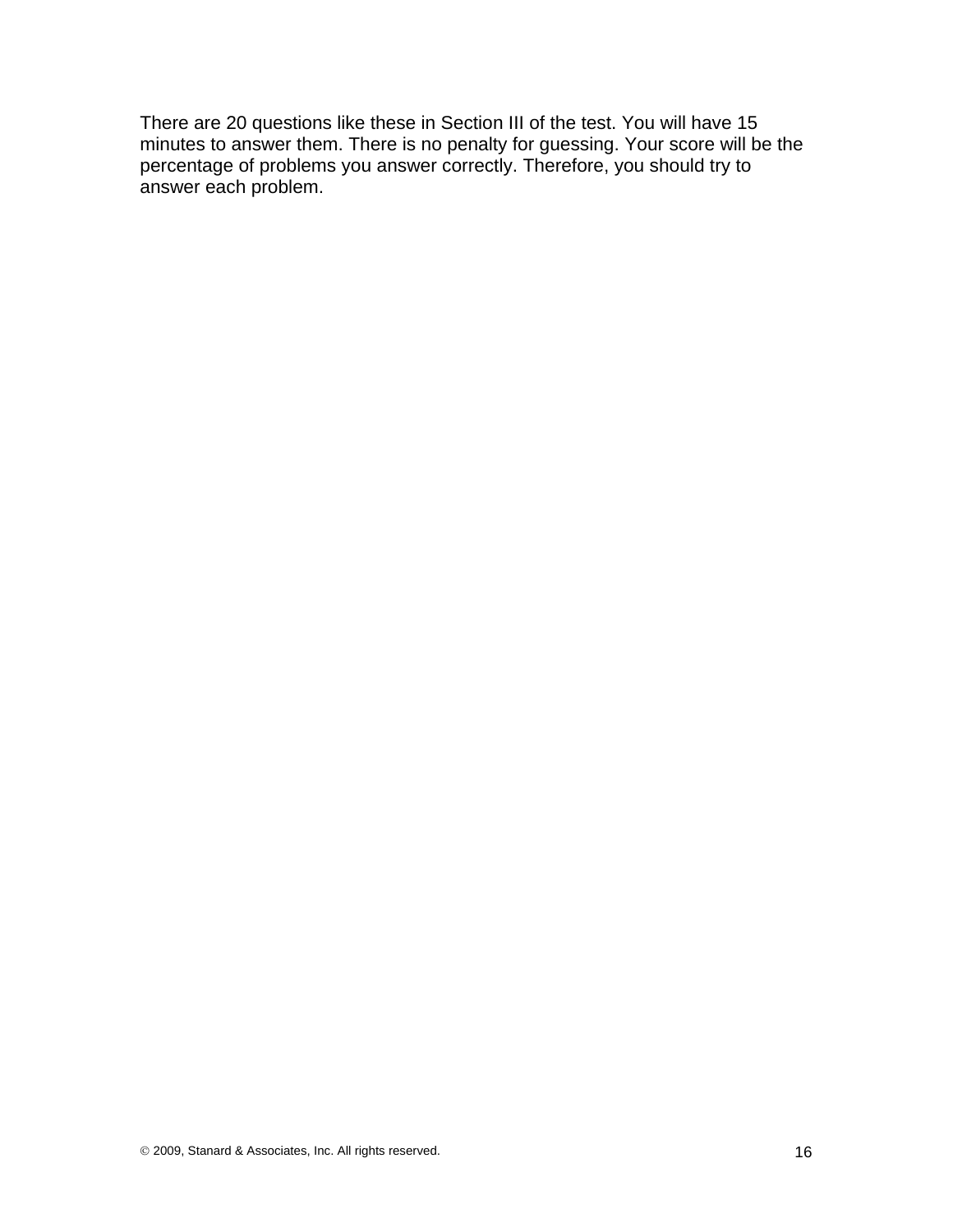**Section IV** Section IV tests your writing skills. On the following page is a completed sample incident report form. Use the information contained on the form to answer the questions that follow. You should write your answers in the spaces provided. All your answers must contain the correct information and be written in complete sentences. The sentences must be grammatically correct and all words should be correctly spelled.

#### **EXAMPLE QUESTION**

Read the sample question and answer below.

*What is the victim's date of birth?* 

### **EXAMPLE OF CORRECT ANSWER**

*The victim's date of birth is August 5.* 

Note that the answer above contains the correct information and is a complete sentence and the grammar and spelling are correct.

#### **EXAMPLES OF INCORRECT ANSWERS**

*August 5* 

The answer above is not a complete sentence and does not contain the correct information.

*Victim's date of birth is August 5.* 

The answer above is not grammatically correct. The word "the" is missing.

*The victim's date of berth is August 5.* 

In the above answer, "birth" is spelled incorrectly.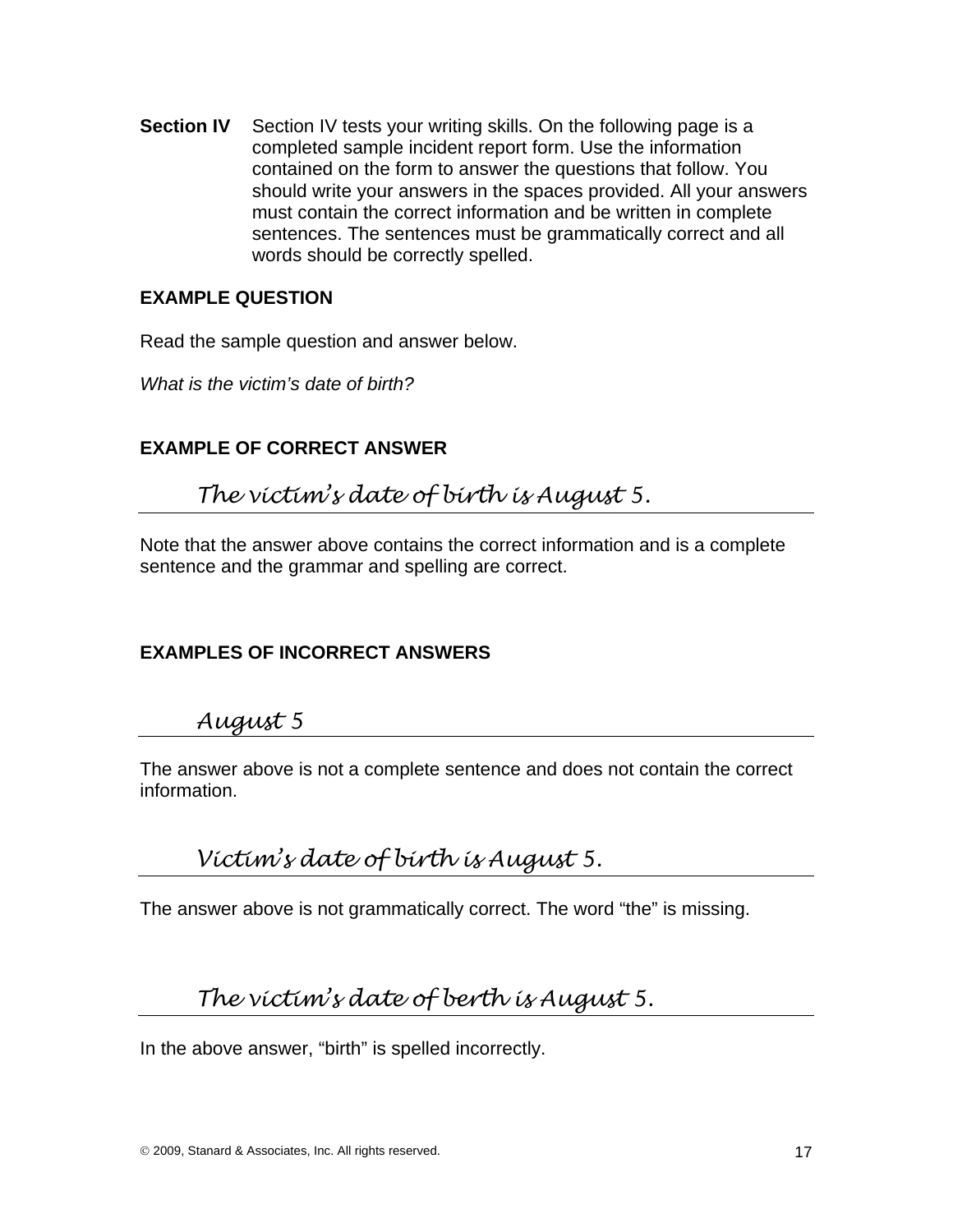|                                              | INCIDENT REPORT--POLICE DEPARTMENT                                  |             |  |           |                                           |                                   |  |                                        |            |  |
|----------------------------------------------|---------------------------------------------------------------------|-------------|--|-----------|-------------------------------------------|-----------------------------------|--|----------------------------------------|------------|--|
| INCIDENT                                     | 2. OFFENSE<br>1.ADDRESS OF                                          |             |  | 3.CODE    |                                           | 4.DATE                            |  |                                        |            |  |
|                                              | 711 W Magnolía — i Burglary -                                       |             |  |           |                                           | i A6-250                          |  |                                        | i Nov 11   |  |
| 5. NAME OF VICTIM: INDIVIDUAL                | OR BUSINESS                                                         |             |  | 6.ADDRESS |                                           |                                   |  | PHONE                                  |            |  |
| Thomas Stanton                               |                                                                     |             |  |           |                                           | 711 W. Magnolía                   |  | 753~9267                               |            |  |
| Davíd Crosby #201                            | 7.ASSIGNED OFFICERS/BADGE<br>8.AGE OF<br>NUMBERS                    |             |  |           |                                           | 9.RACE OF<br>VICTIM<br>VICTIM     |  | 10.VICTIM'S<br>DATE OF<br><b>BIRTH</b> |            |  |
| ChrixTavlor #176                             |                                                                     |             |  | 43.       |                                           | White                             |  | 08/05/80                               |            |  |
| 11.NAME OF SUSPECT                           |                                                                     |             |  |           |                                           | 12.ADDRESS                        |  |                                        |            |  |
| EricHarven                                   |                                                                     |             |  |           |                                           | –246 Ivv Lane                     |  |                                        |            |  |
| 13.AGE                                       | $!$ 14. RACE                                                        | $15.5$ $EX$ |  |           |                                           | 16. DATE OF BIRTH<br>$17.$ HEIGHT |  |                                        | 18. WEIGHT |  |
| 19.                                          | White 1                                                             | Male        |  |           | 04/22                                     |                                   |  | 5'10''                                 | 180        |  |
| <b>19. HATR</b>                              |                                                                     | 20.EYES     |  |           | 21. PHYSICAL DESCRIPTION                  |                                   |  |                                        |            |  |
| Brown                                        | ¦Blue                                                               |             |  |           | Wearing black sweatpants, gray sweatshirt |                                   |  |                                        |            |  |
| 22.CHARGES                                   |                                                                     |             |  |           |                                           |                                   |  |                                        |            |  |
| Burglary<br>23.ITEM                          | 24. BRAND                                                           |             |  |           |                                           |                                   |  | 26.VALUE                               |            |  |
|                                              |                                                                     |             |  |           | 25.SERIAL NUMBER                          |                                   |  |                                        |            |  |
| Cash<br>27.ITEM                              |                                                                     | 28.BRAND    |  |           | 129.SERIAL NUMBER                         |                                   |  | \$150.00<br>30.VALUE                   |            |  |
| Jewelry                                      |                                                                     |             |  |           |                                           |                                   |  | \$600.00                               |            |  |
| 31.ITEM                                      | 132.BRAND                                                           |             |  |           | 33.SERIAL NUMBER                          |                                   |  |                                        | 34.VALUE   |  |
| MP3 Player ¦Apple<br><u>i AE98RL567B901.</u> |                                                                     |             |  |           |                                           |                                   |  | \$200.00                               |            |  |
|                                              | David Crosby #201<br>35.<br>SIGNATURE<br>OFFICER/BADGE NUMBER<br>OF |             |  |           |                                           |                                   |  |                                        |            |  |

### **Questions 19-23 are based on the incident report form below.**

#### 19. When did the incident take place?

#### 20. What is the name of the suspect?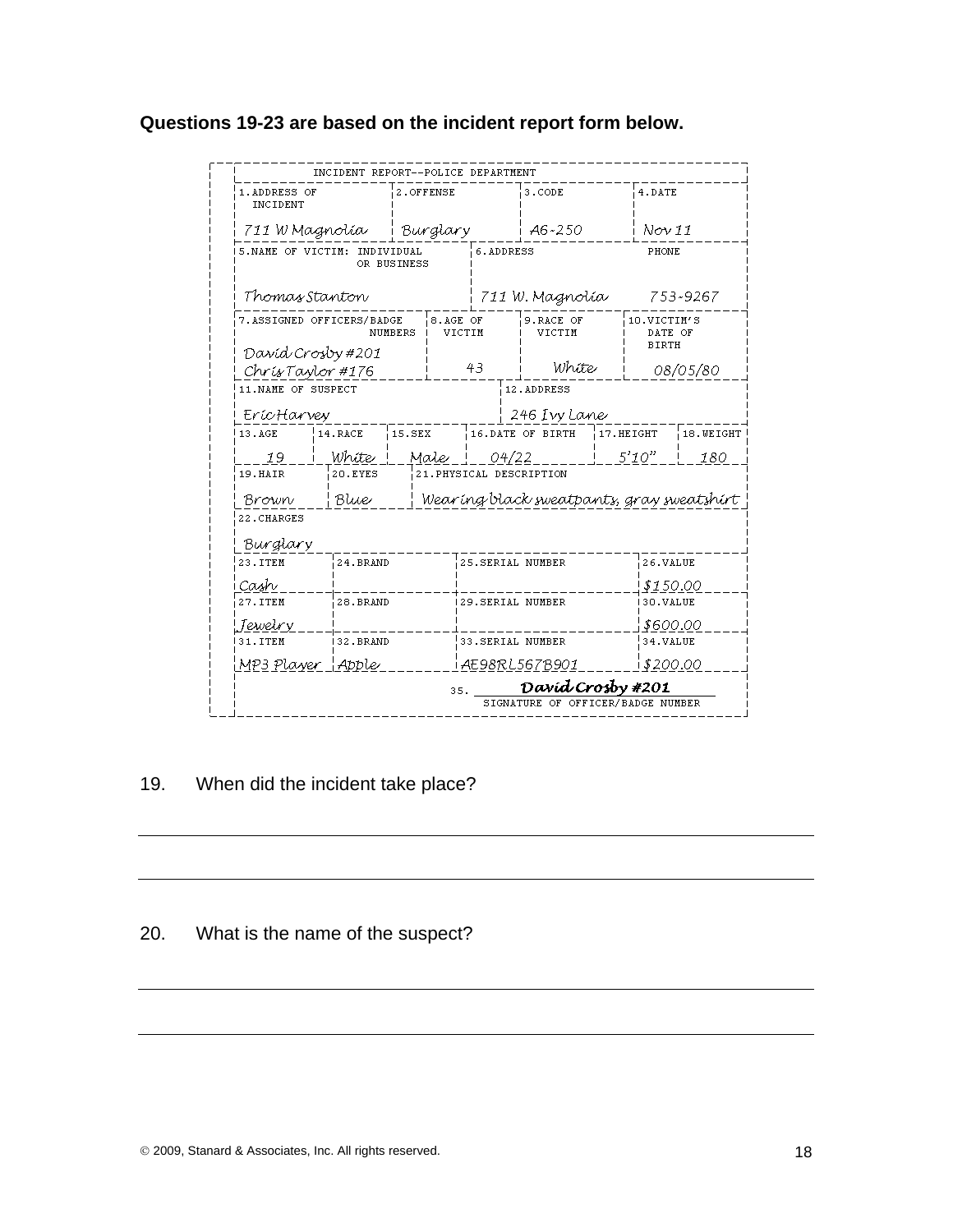21. What is the victim's phone number?

22. How much does the suspect weigh?

23. What is the value of the stolen jewelry?

There are 10 questions like these in Section IV of the test and you will have 15 minutes to answer them. To receive maximum credit, answers must contain the correct information, be in complete sentences, contain no misspelled words and be grammatically correct.